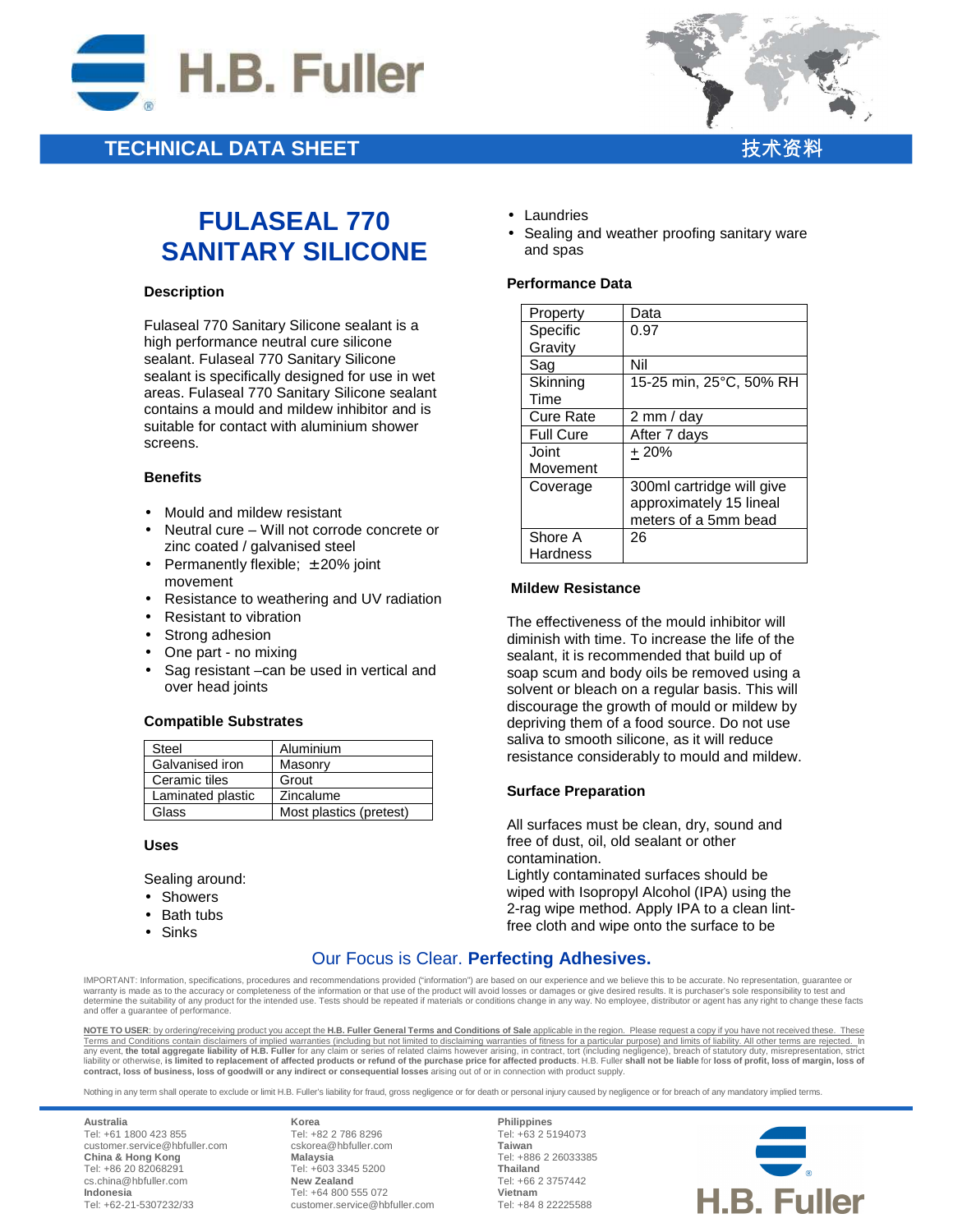

## **TECHNICAL DATA SHEET**



cleaned to solubilise and remove the majority of the contaminant. A clean dry cloth should then be applied to remove remaining contamination and dry the surface. Ensure wet cleaner is not allowed to dry on surface. For more heavily contaminated surfaces or where the IPA does not remove the contaminant, a generic wax and grease remover should be applied using the same 2 rag wipe method. Once this has been completed the surface should be given a final clean with IPA using the 2-rag wipe method to ensure the surface is adequately prepared. Adhesion to metals and some surface finishes can be further improved by light abrasion prior to cleaning with IPA using the 2 rag-wipe method. For glazing applications IPA should be used to clean and prepare the surface. Manufacturers of plastics should be consulted about suitable cleaning solvents. Adhesion to plastics should be pre-tested. Mask either side of joint to produce a neat finish. Use a suitable sized foam backing rod or polyethylene bond breaker tape to prevent three sided joint contact impeding the free and even deformation of the sealant in a cyclic joint.

#### **Product Application**

Cut seal on top of cartridge. Screw on nozzle and cut to desired bead size. Hold gun at 45° angle. Push forward, squeezing trigger to gently fill joint. Within 5 minutes of application tool the sealant, ensure the sealant wets the sides of the joint. If masking tape is used to produce a neat finish, remember to remove the masking tape before the sealant skins. Trim with a knife once cured, if needed.

#### **Limitations**

- Not paintable
- Do not use on freshly painted surfaces
- Do not use in contact with food or potable water
- Do not use on materials that bleed oils, plasticisers or solvents as this will affect adhesion
- Not a fire rated sealant
- Do not use in direct contact with silver coating of mirrors (e.g. on the edge of the mirror)
- Will not cure in absence of moisture

#### **Painting**

Mask all areas not requiring sealant. Paint will not adhere to silicone. Complete any painting and allow to thoroughly dry before applying sealant.

#### **Chemical Resistance**

Resistant to water, salt water, grease, oils, fuels, defrosting liquid, detergents, aliphatic fats, mildew, weak acids and bases (pre testing required).

### **Curing**

The rate of cure depends on the air temperature and humidity, the cross sectional area of the bead of sealant and the surface area of sealant exposed to the air. At 25°C and 50% relative humidity cure rate is 2 mm / 24 hours. In general, low humidity and/or low temperature will result in longer cure times. Thicker sections of sealant will have longer cure times. A small surface area in relation to the volume of sealant will also extend the cure time. Ensure that the depth of the sealant in a joint never exceeds its width.

## Our Focus is Clear. **Perfecting Adhesives.**

IMPORTANT: Information, specifications, procedures and recommendations provided ("information") are based on our experience and we believe this to be accurate. No representation, guarantee or warranty is made as to the accuracy or completeness of the information or that use of the product will avoid losses or damages or give desired results. It is purchaser's sole responsibility to test and warranty is made as determine the suitability of any product for the intended use. Tests should be repeated if materials or conditions change in any way. No employee, distributor or agent has any right to change these facts and offer a guarantee of performance.

**NOTE TO USER**: by ordering/receiving product you accept the **H.B. Fuller General Terms and Conditions of Sale** applicable in the region. Please request a copy if you have not received these. These Terms and Conditions contain disclaimers of implied warranties (including but not limited to disclaiming warranties of fitness for a particular purpose) and limits of liability. All other terms are rejected. In<br>any event, **contract, loss of business, loss of goodwill or any indirect or consequential losses** arising out of or in connection with product supply.

Nothing in any term shall operate to exclude or limit H.B. Fuller's liability for fraud, gross negligence or for death or personal injury caused by negligence or for breach of any mandatory implied terms.

**Australia** Tel: +61 1800 423 855 customer.service@hbfuller.com **China & Hong Kong**  Tel: +86 20 82068291 cs.china@hbfuller.com **Indonesia**  Tel: +62-21-5307232/33

**Korea** Tel: +82 2 786 8296 cskorea@hbfuller.com **Malaysia**  Tel: +603 3345 5200 **New Zealand** Tel: +64 800 555 072 customer.service@hbfuller.com

**Philippines** Tel: +63 2 5194073 **Taiwan**  Tel: +886 2 26033385 **Thailand**  Tel: +66 2 3757442 **Vietnam**  Tel: +84 8 22225588